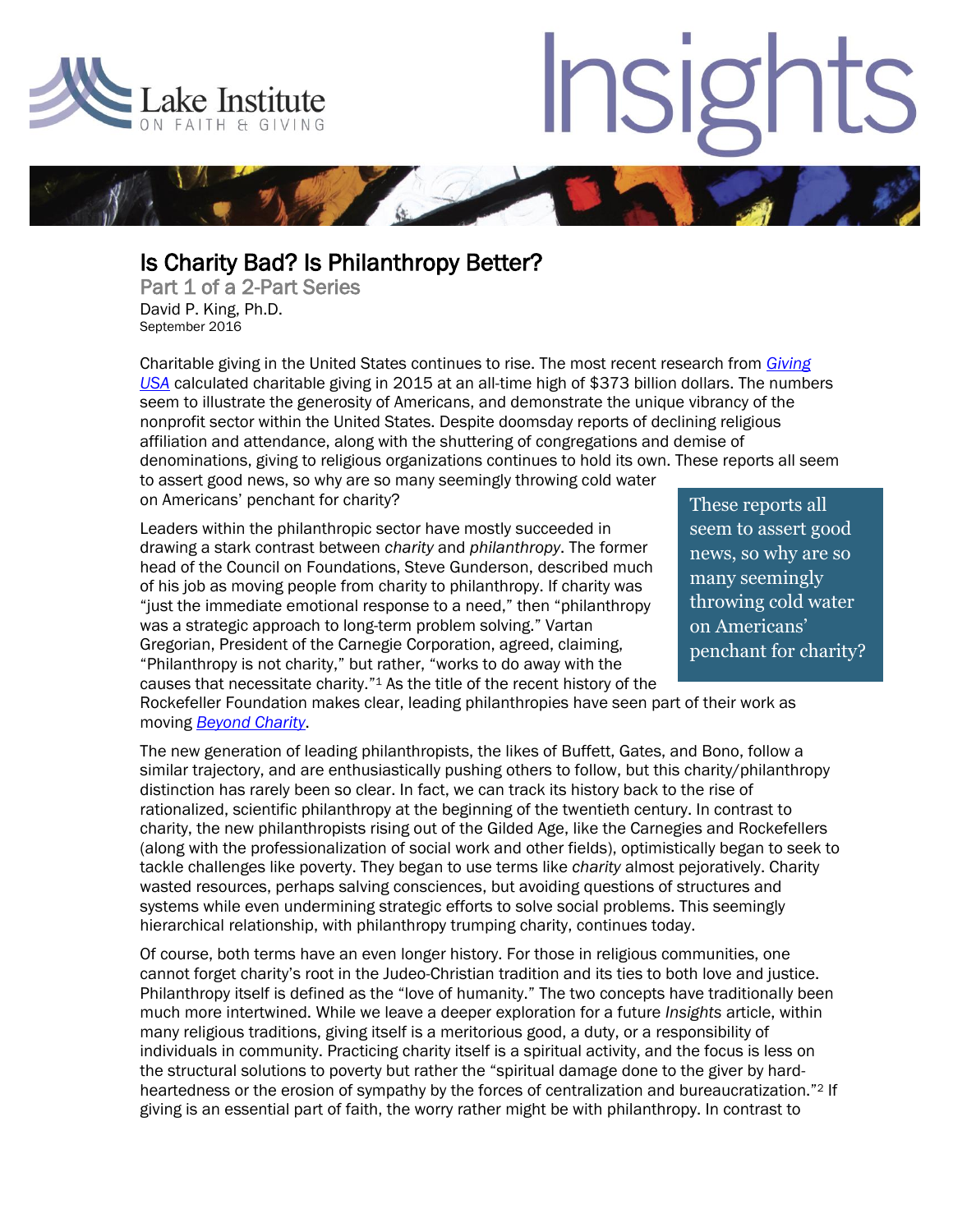

## **Insig**



charity, some see philanthropy as too hands-off, outsourcing individual agency and the necessity of personal relationship to impersonal macro programs and evaluation measures.

The Catholic tradition may be the most vocal in their efforts to maintain the language of charity against what some might see as the push toward philanthropy. Former Pope Benedict XVI addressed the issue in his first encyclical, *Deus caritas est* ("God is love")3, and current Pope Francis has followed the charge. This past May, Pope Francis addressed several religious congregations and admonished them to stay alert, "keeping watch so that faith does not become an ideology and charity is not reduced to philanthropy." If the Buffetts and Gates are pushing us to move from charity to philanthropy, Pope Francis' presents the opposite impulse. Charity is the higher order, and he cautions the faithful to remain vigilant "so that the church doesn't end up becoming an NGO."<sup>4</sup>

So, are we left at an impasse between two clear contrasting approaches: charity and philanthropy? No – like most issues, the constructive space is somewhere in between. While some religious voices like Pope Francis serve as an important reminder as to how philanthropy often can overlook or reframe the giving traditions and giving practices of religious communities, other voices from within faith-based organizations serve as a reminder that too often our frameworks of religious charity are underdeveloped.

## So, are we left at an impasse between two clear contrasting approaches: charity and philanthropy? No – like most issues, the constructive space is somewhere in between.

For instance, Bob Lupton has made a name for himself in cautioning Christians to reflect on their giving and volunteering. As a front-line voice for community change in urban neighborhoods for decades, through his Atlanta-based nonprofit Focused Community Strategies (FCS) and his engagement in organizations such as Christian Community Development Association (CCDA), Lupton is well suited to challenge Christian leaders to reconsider how a massive industry of charitable compassion often hurts the people it was designed to help. Since publishing *[Toxic](https://www.harpercollins.com/9780062076212/toxic-charity)  [Charity](https://www.harpercollins.com/9780062076212/toxic-charity)* in 2011, Lupton, along with books such as Steve Corbett and Brian Fikkert's *[When](https://www.moodypublishers.com/books/evangelism-and-discipleship/when-helping-hurts/)  [Helping Hurts](https://www.moodypublishers.com/books/evangelism-and-discipleship/when-helping-hurts/)*, have made inroads into Christian communities. In challenging many faith-based nonprofits, Lupton is forcing many within the industry of charitable compassion to remember that our approaches to charity and philanthropy have most often focused on the giver and volunteer – without extending that same attention to the impact on the recipient, or even more so, the often complex relationship between giver and receiver. Lupton would claim that our motives are noble, but our practices are actually leading to more harm than good, and ultimately perpetuate the cycle of need that we seek to solve.